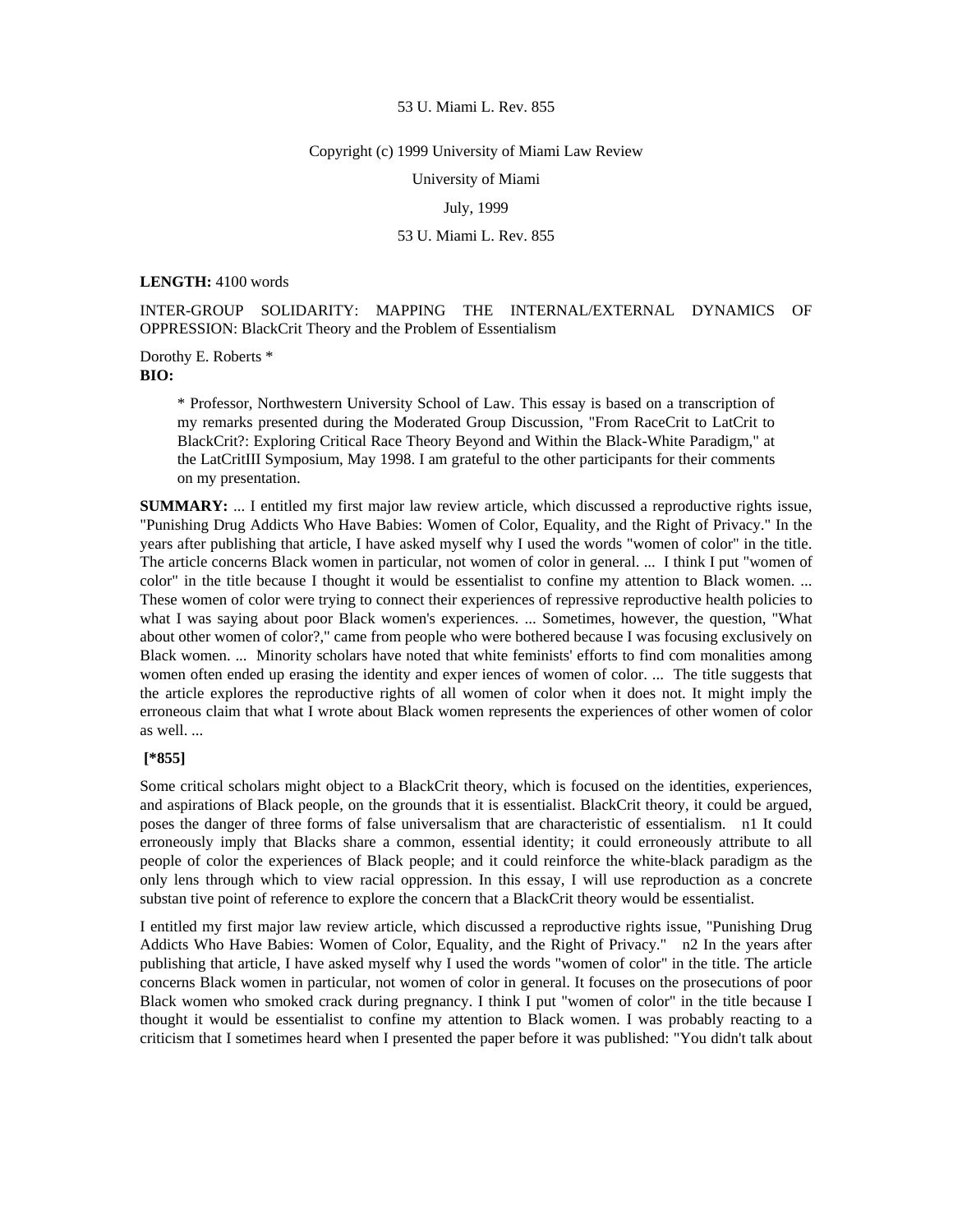Latinas," "You didn't talk about Asian women," or "You didn't talk about Native American women." I often found these comments distracting because I had not come to talk about those groups of women although I hoped my presentation was **[\*856]** relevant to them. But the criticisms from and about other women made me feel self-conscious about focusing on Black women.

Such comments were not distracting when they helped to further a discussion about the commonalities and differences among the reproduc tive experiences of women of color. I appreciated, for example, the Puerto-Rique<tild n>a who asked, "Do you know about 'la operacion,' the government-supported campaign in Puerto Rico that resulted in the ster ilization of one-third of the women of childbearing age?" n3 In addition, the Korean graduate students, who remarked, "What you are saying about genetic relatedness and race in the United States reminds me of the way Koreans define national identity," helped me understand how the genetic tie "links individuals together while it preserves social boundaries." n4 Also, I learned more about the use of birth control to reg ulate women's bodies from a Native American woman who told me about the coercive distribution of the long-acting contraceptive Norplant on her reservation.

These women of color were trying to connect their experiences of repressive reproductive health policies to what I was saying about poor Black women's experiences. This sharing of distinct experiences, that had common features, helped all of us to better understand the extent and nature of reproductive regulation, to form coalitions, and to formu late strategies to oppose these policies.

Sometimes, however, the question, "What about other women of color?," came from people who were bothered because I was focusing exclusively on Black women. I viewed these comments as a diversion, sometimes even a deliberate one. The question often stemmed from a misunderstanding of the critique of essentialism in feminist scholarship. Minority scholars have noted that white feminists' efforts to find com monalities among women often ended up erasing the identity and exper iences of women of color. n5 Searching for a common oppression implied not only a universal, essential gender identity common to all women, but also that white, middle-class women have no racial and class identity. As Elizabeth Spelman explained, this type of feminist thinking "invites me to take what I understand to be true of me 'as a woman' for some golden nugget of womanness all women have as women. How lovely: the many turn out to be one, and the one that they are is me." n6

Some feminists mistake this criticism of the exclusive focus on **[\*857]** white women's experiences as a prohibition against ever paying exclu sive attention to the experiences of one group of women. But the prob lem of essentialism did not derive from studying the lives of particular women; it derived from claiming that the lives of a particular group of women represented all women.

Other commentators at my talks seemed to be implying that the issue of poor Black women's autonomy by itself is not important enough to be the center of discussion. I recognize a similar viewpoint in discus sions about the most effective strategy to challenge the prosecutions of women for drug use during pregnancy. n7 Most of the women prosecuted for these crimes are poor Black women who smoked crack. n8 These women, however, make especially unsympathetic complainants because of disparaging stereotypes about pregnant crack addicts and the histori cal devaluation of Black motherhood. n9

Therefore, some attorneys and scholars have suggested ways of diverting attention away from these women and the devaluing racial images that degrade them by focusing instead on the dangers that puni tive policies pose for middle-class white women. n10 Although this approach has certain strategic advantages, it implies that the repression of poor Black women alone is not a persuasive enough basis for advo cating policy change.

Moreover, as I thought about the title of my article, I realized that it made me more of an essentialist than if I had just been honest and stated what the article was really about. The title suggests that the article explores the reproductive rights of all women of color when it does not. It might imply the erroneous claim that what I wrote about Black women represents the experiences of other women of color as well. Writing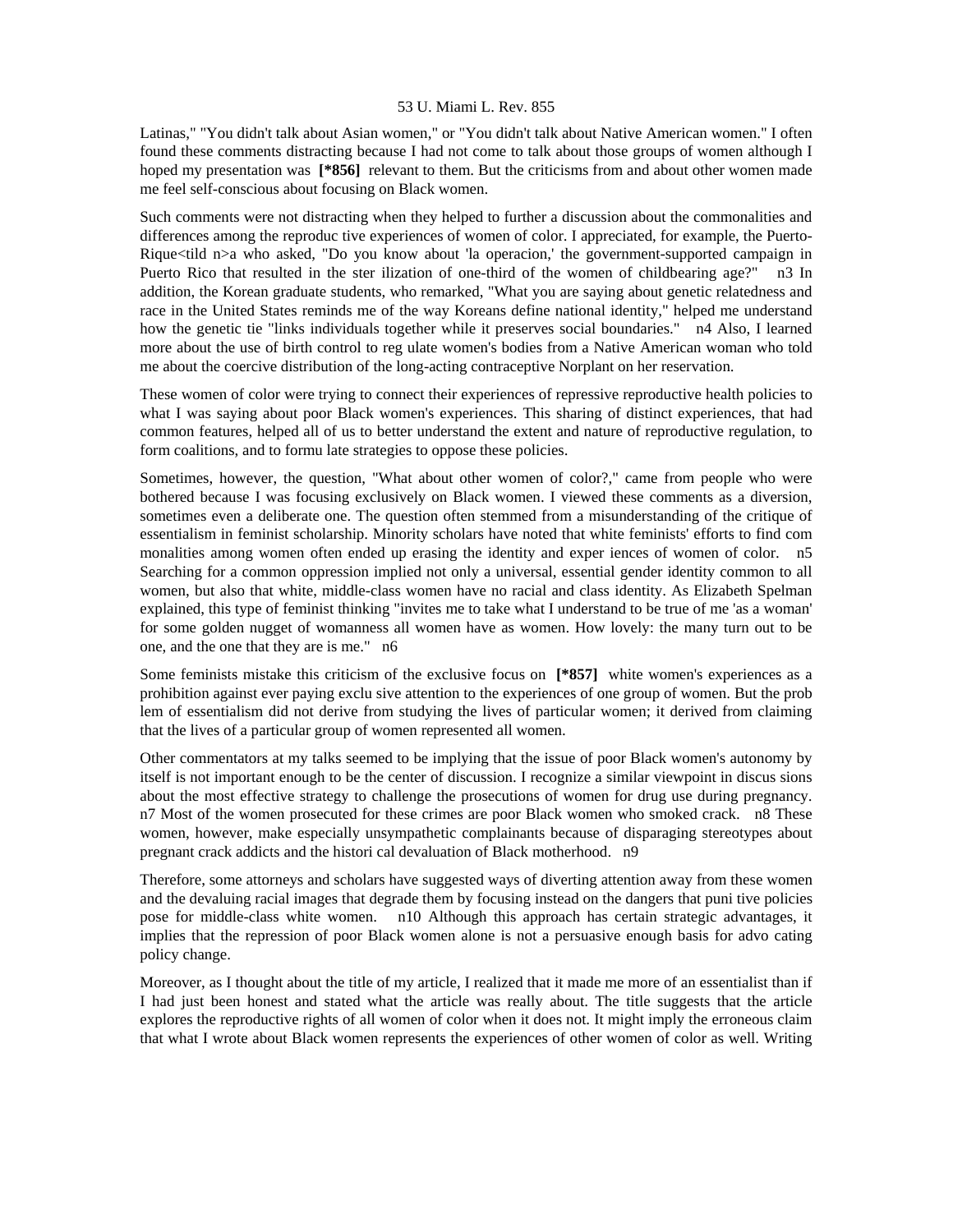about Black people is not essentialist in and of itself. It only becomes essentialist when the experiences discussed are taken to portray a uni form Black experience or a universal experience that applies to every other group.

When I decided upon the title of my book about Black women's reproductive liberty, I chose Killing the Black Body. n11 I think that is a more honest title. The book is about the Black body - the unique way in which repressive reproductive policies have interpreted and attempted to regulate Black bodies. I could not have adequately described these policies without focusing on black-white relationships and on the partic **[\*858]** ular meaning of blackness - what it means for bodies, as Anthony Far ley n12 put it, to be marked as black.

These repressive reproductive policies arose out of the history of the enslavement of Africans in America. The institution of slavery gave whites a unique economic and political interest in controlling Black women's reproductive capacity. n13 This form of subjugation made Black women's wombs and the fetuses they carried chattel property. The pro cess of making a human being's very reproductive capacity the property of someone else is not replicated in other relationships of power in the United States. While slavery serves as a very powerful metaphor for other reproductive practices, such as contract pregnancy or surrogacy, Black women really were slaves. n14 There is a distinction between a met aphor and the actual experience.

Further, the maternal images that justify these reproductive policies are images that are uniquely Black: Jezebel, Mammy, matriarch, welfare queen, and pregnant crack-addict. When I say these labels, a Black woman almost certainly comes to mind. They do not apply to women of any other race. Other groups of women have their own set of degrading stereotypes that have helped to legitimize the regulation of their bodies and reproductive decisions. The myths about Black motherhood support particular reproductive policies - policies that cannot be explained without investigating the implications of these images and the signifi cance of their blackness.

Does insisting on this focus on Black mothers reinforce the black- white paradigm and its negative features? The answer depends on what we mean by the black-white paradigm and what we see as its impact. I do not believe that this focus necessarily reflects the essentialist aspects of the black-white paradigm. The prominence of this paradigm in Criti cal Race Theory was criticized for excluding the experiences of people who are neither Black nor white. Critical Race Theory must continue to develop a more accurate and inclusive definition of race, racial identity, and racial issues. But scholarship exploring Black women's reproduc tive experiences need not suggest that this is the exclusive word on reproductive health policy.

My work in this area, however, has also made it very clear to me that there continues to operate a hierarchy in the United States that is based on white-black relationships with whites on top and Blacks on the bottom. This hierarchy does not operate in every context; there are **[\*859]** some contexts, such as debates on immigration policy in some regions, where native-born Blacks hold a privileged position relative to certain immigrants of color. All Blacks and whites, moreover, are not similarly situated within the white-black hierarchy. This hierarchy is complicated by differences of class and gender. Nevertheless, the white-black hierar chy frequently governs discourse in the reproductive policy context.

This hierarchy is especially prominent in rhetoric and practice con cerning reproduction-assisting technologies - technologies such as in- vitro fertilization ("IVF"), egg-donation, and artificial insemination. These technologies are genetic marketing techniques; they allow parents to purchase the genetic material of their children. They reveal that on the American genetic market the genes of Black people are the least valuable while the genes of whites are the most valuable. I believe that the fertility business is so popular in the United States because it almost exclusively produces white children. n15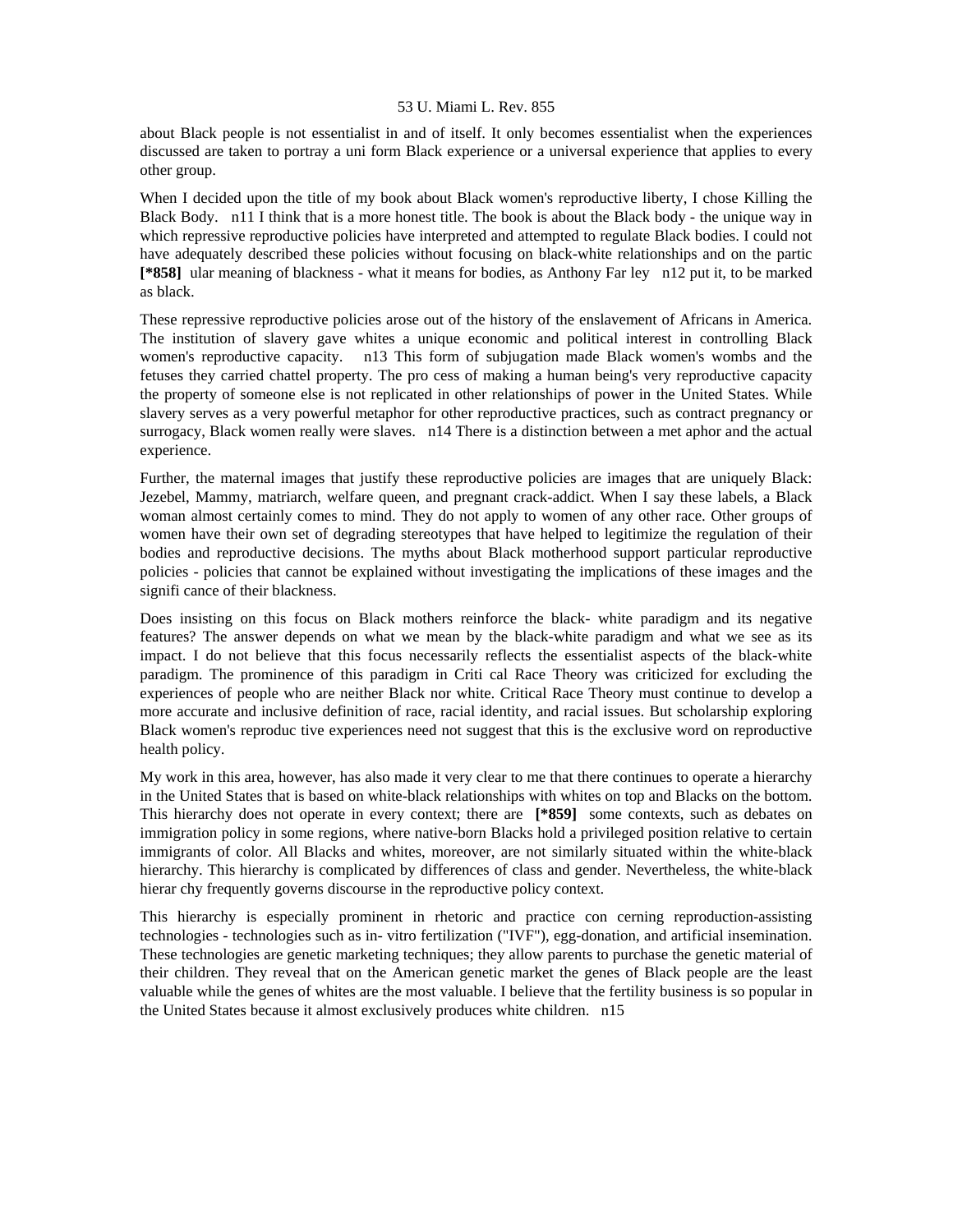This valuation of children is replicated in the adoption market where children are literally valued in dollars according to their racial features. The vast majority of white adoptive parents are only willing to take a white child. When they do adopt outside their race, whites gener ally prefer non-Black children with Asian or Latin American heritage and are willing to pay more to adopt them. n16 Latino children, for exam ple, are judged by some adoptive parents according to how "Black" or "white" they look; the closer a child's features are to those associated with white people, the more desirable the child is, while the closer a child's features are to those associated with Black people, the less desir able the child is. n17 Therefore, the lighter the skin, the blonder the hair, the bluer the eyes, and the narrower the nose, the more valuable the child is. The black-white paradigm in the adoption market for Latino children operates alongside an European-Indian paradigm that values children more highly the more European and the less Indian they look. n18

The black-white paradigm also helps to explain cases in which race adds a disturbing dimension to the use of reproduction-assisting technol ogies. One case involved a white woman who brought a lawsuit against a fertility clinic she claimed had mistakenly inseminated her with a **[\*860]** Black man's sperm instead of her husband's. n19 The mother demanded monetary damages for her injury, which she explained was caused by the unbearable racial taunting her daughter suffered. Although receiving the wrong sperm was an injury in itself, the damage of bearing a Black child was linked to the opposition of Black and white genetic features.

This opposition was even more graphic in a bizarre fertility clinic mix-up in the Netherlands. A woman who gave birth to twin boys as a result of IVF realized when the babies were two months old that one was white and one was Black. n20 The Dutch clinic mistakenly fertilized her eggs with sperm from both her husband and a Black man. n21 A News week article subtitled "A Fertility Clinic's Startling Error" reported that "while one boy was as blond as his parents, the other's skin was darken ing and his brown hair was fuzzy." n22 The reporters' wording evokes the ominous sense that as the skin of the wrongfully conceived child turned darker and darker and as his hair turned fuzzier and fuzzier, the horror of the mistake increased.

The black-white paradigm is so powerful in the arena of reproduc tion that it sometimes erases other identities. In Johnson v. Calvert, n23 Anna Johnson entered into a gestational surrogacy agreement with Cris pina and Mark Calvert, an infertile couple who wanted to have a geneti cally-related child. n24 An embryo formed through IVF using Crispina Calvert's eggs and Mark Calvert's sperm was implanted in Johnson, who became pregnant and gave birth to a child. n25 The lawsuit arose when Johnson notified the Calverts that she would refuse to relinquish her parental rights to the child. n26 The case was complicated by the fact that all of the parties were of different races: Anna Johnson is Black, Crispina Calvert is Filipina, and Mark Calvert is white. n27 The media, however, paid far more attention to Johnson's race than to that of Cris pina Calvert. n28 As Lisa Ikemoto observed, "the media stories focused on Anna Johnson's blackness and Mark Calvert's whiteness." n29 It also por **[\*861]** trayed the baby as white. n30 Thus, the case was publicized as a dispute over whether a Black surrogate mother had any legal claim to a white child. (The California Supreme Court held that Johnson was not the legal mother of the child.) n31

Examining the white-black paradigm in the context of reproductive technologies also illuminates the project of defining racial identity in non-biological terms. I have argued that race influences the importance that many whites place on new reproductive technology's central aim - the reproduction of genetically related children. n32 The critical impor tance of racial purity to white domination helped to create the concep tion of identity rooted in genetic heritage. This claim forced me to ask the question, how important is genetic relatedness to Black people's self-definition? Do Blacks not place equal weight on genetics in their own identity and the meaning of blackness?

Of course, it is important to most Black people to have genetically- related children. We, too, determine whether someone is Black, at least as an initial matter, by their physical features. But I think that Black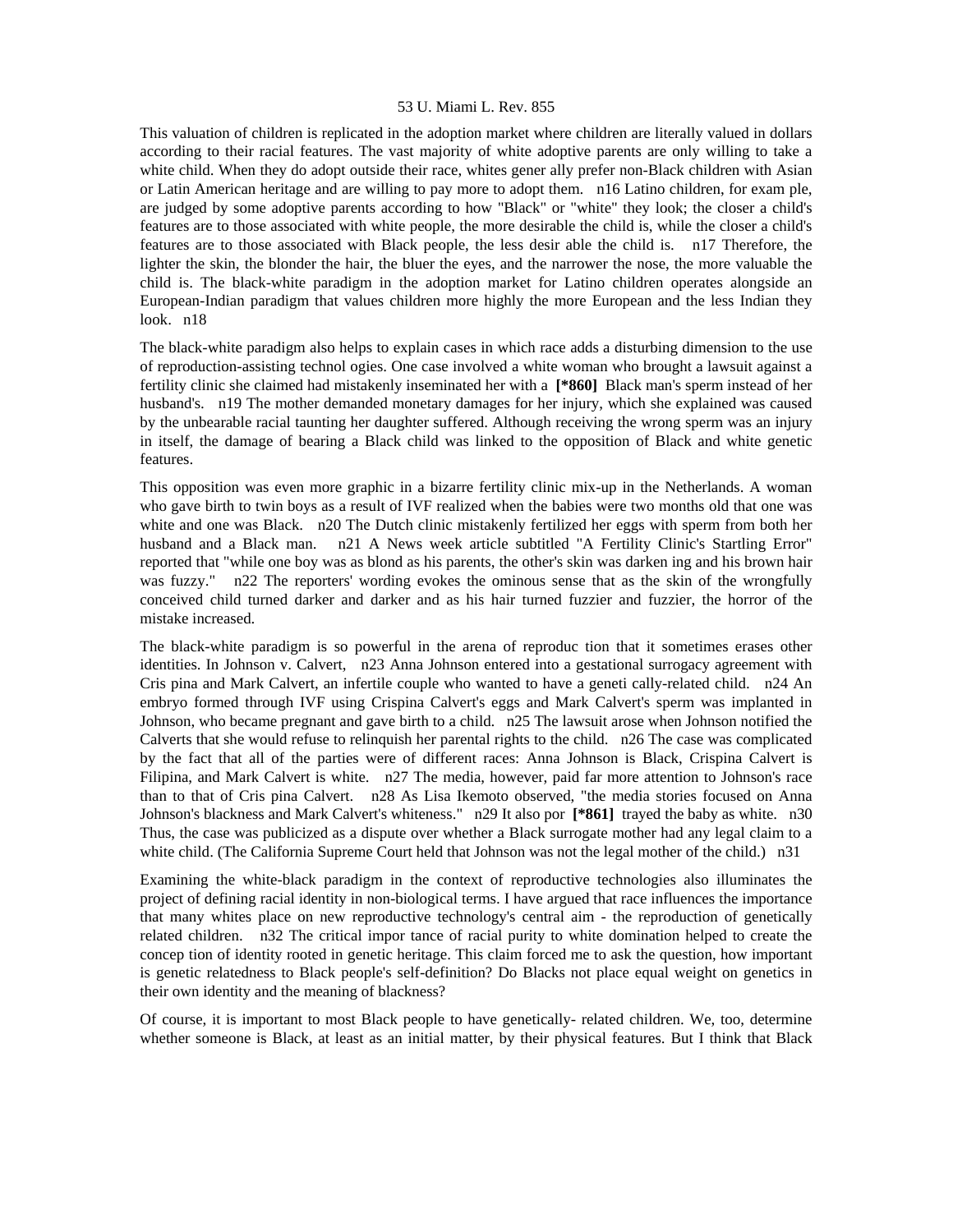identity is tied less to biology than we typically acknowledge. Black people have also resisted identifying themselves strictly in biological terms. Instead, Blacks have re-defined themselves as a political group. It is not true that Blacks are born with an essential racial identity based entirely on their physical attributes or genetic make-up. Identifying as Black does not mean simply assuming an oppressive straight jacket con structed by whites.

Black people have more options for self-identification than one might think. For example, you might look at me and say, "Of course, she has no choice in her identity: she is a Black or African American woman." What alternatives do I have for fluidity, for shifting identities, or for choice? But the truth is that I am the first Black person in my family born in the United States. I see it as a political decision that I made in my teens to identify with Black people whose ancestors were enslaved in the southern United States. As far as I know, I have no ancestors who were slaves in the South. Yet that is how I usually think about myself and present myself to others. I also deliberately decided at an early age not to identify as biracial or multi-racial although I am biologically qualified to do so. That, too, is a political judgment.

Sometimes I identify as the daughter of a Jamaican immigrant to the United States. In fact, I identified myself as a Jamaican at the Lat Crit II conference when several participants discovered that most of the **[\*862]** Black people there were of West Indian descent. At one point, we gath ered to share stories about our common backgrounds. When I debated Peter Brimelow, the author of Alien Nation, at a conference on immigra tion, I asserted my identity as the daughter of a dark-skinned immigrant - someone Brimelow argued should have no right to automatic United States citizenship. n33 I passed as a Latina when I lived for a year in Bogota with a Colombian family and wanted to immerse myself in the culture there as well as to escape the prevalent anti-American sentiment. Again, all of these shifts in self-definition were political moves.

As these examples show, Blacks are not consigned to a super- imposed, pre-ordained, uniform, universal, biological identity. We have fluid identities that shift according to the context and that are, at least in part, political and deliberately chosen. We should think more about a BlackCrit Theory that develops a notion of a Black identity that is not rooted in biology or genetics. We know that a theory that posits an essential Black identity and that excludes the experiences of other peo ple of color is false and dangerous. But we must also be careful not to advocate the kind of anti-essentialism that is a way of disassociating with blackness. We should be concerned about avoiding blackness when so many people still feel uneasy about "loving blackness." n34

# **FOOTNOTE-1:**

n1. On the meaning of essentialism, see Katharine T. Bartlett & Angela Harris, Gender and Law: Theory, Doctrine, Commentary 1007-1009 (2d ed. 1998); Critical Race Theory: The Cutting Edge 281-343 (Richard Delgado, ed.1995); Angela P. Harris, Race and Essentialsim in Feminist Legal Theory, [42 Stan. L. Rev. 581 \(1990\).](http://www.lexis.com/research/xlink?searchtype=get&search=42%20Stan.%20L.%20Rev.%20581)

n2. Dorothy E. Roberts, Punishing Drug Addicts Who Have Babies: Women of Color, Equality, and the Right of Privacy, [104 Harv. L. Rev. 1419 \(1991\).](http://www.lexis.com/research/xlink?searchtype=get&search=104%20Harv.%20L.%20Rev.%201419)

n3. See Betsy Hartmann, Reproductive Rights and Wrongs: The Global Politics of Population Control 247-48 (1995).

n4. See Dorothy E. Roberts, The Genetic Tie, [62 U. Chi. L. Rev. 209, 211 & n. 7 \(1995\).](http://www.lexis.com/research/xlink?searchtype=get&search=62%20U.%20Chi.%20L.%20Rev.%20209,at%20211)

n5. See, e.g., Harris, supra note 1.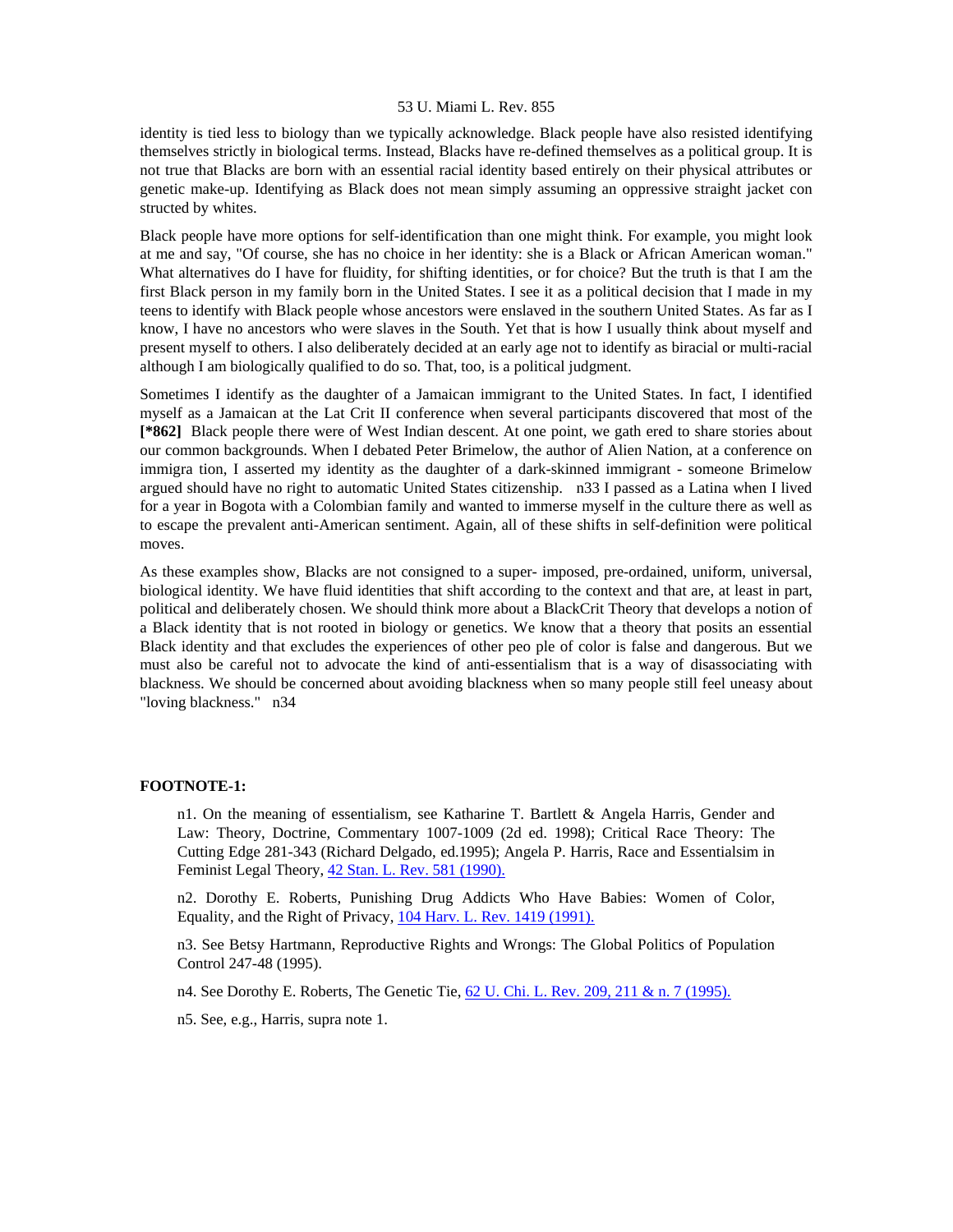n6. Elizabeth V. Spelman, Inessential Woman: Problems of Exclusion in Feminist Thought 159 (1988).

n7. See Dorothy E. Roberts, Unshackling Black Motherhood, 95 Mich. L. Rev. 938, 954-59 [\(1997\).](http://www.lexis.com/research/xlink?searchtype=get&search=95%20Mich.%20L.%20Rev.%20938,at%20954)

n8. [Id. at 938.](http://www.lexis.com/research/xlink?searchtype=get&search=95%20Mich.%20L.%20Rev.%20938)

n9. [Id. at 954.](http://www.lexis.com/research/xlink?searchtype=get&search=95%20Mich.%20L.%20Rev.%20938,at%20954)

n10. Id.

n11. Dorothy Roberts, Killing the Black Body (1997).

n12. See, Anthony Farley's piece in the Final Plenary of LatCrit III Conference.

n13. See Roberts, supra note 11, at 22.

n14. See Anita L. Allen, Surrogacy, Slavery, and the Ownership of Life, 13 Harv. J. L. & Pub. Pol'y 139 (1990).

n15. See Roberts, supra note 4, at 269-72.

n16. See Zanita E. Fenton, In a World Not Their Own: The Adoption of Black Children, [10](http://www.lexis.com/research/xlink?searchtype=get&search=10%20Harv.%20BlackLetter%20J.%2039,at%2051)  [Harv. BlackLetter J. 39, 51-54 \(1993\).](http://www.lexis.com/research/xlink?searchtype=get&search=10%20Harv.%20BlackLetter%20J.%2039,at%2051)

n17. See Mary Jo McConahay, The Baby Trade: Where There Is Poverty in the Third World and a Baby Shortage in the First, Children Become a Commodity, L. A. Times, Dec. 16, 1990, at 12; Janice G. Raymond, Women as Wombs: Reproductive Technologies and the Battle over Women's Freedom 144-54 (1993).

n18. I am grateful to Richard Delgado for his observation about the European-Indian paradigm within the adoption market for Latino children.

n19. See Robin Schatz, Sperm Bank Mix-up Claim; Woman Sues Doctor, Bank; Says Wrong Deposit Used, Newsday, March 9, 1990, at 5; Ronald Sullivan, Mother Accuses Sperm Bank of a Mix-up, N. Y. Times, March 9, 1990, at B1.

n20. See Dorinda Elliot & Friso Endt, Twins - with Two Fathers: The Netherlands: A Fertility Clinic's Startling Error, Newsweek, July 3, 1995, at 38.

n21. Id.

n22. Id.

n23. [851 P.2d 776 \(Cal. 1993\).](http://www.lexis.com/research/xlink?searchtype=get&search=851%20P.2d%20776)

n24. [Id. at 778.](http://www.lexis.com/research/xlink?searchtype=get&search=851%20P.2d%20776,at%20778)

n25. Id.

n26. Id.

n27. See Lisa C. Ikemoto, The In/Fertile, the Too Fertile, and the Dysfertile, 47 Hastings L.J. [1007, 1023 \(1996\).](http://www.lexis.com/research/xlink?searchtype=get&search=47%20Hastings%20L.J.%201007,at%201023)

n28. Id.

n29. [Id. at 1023-24.](http://www.lexis.com/research/xlink?searchtype=get&search=47%20Hastings%20L.J.%201007,at%201023)

n30. Id.